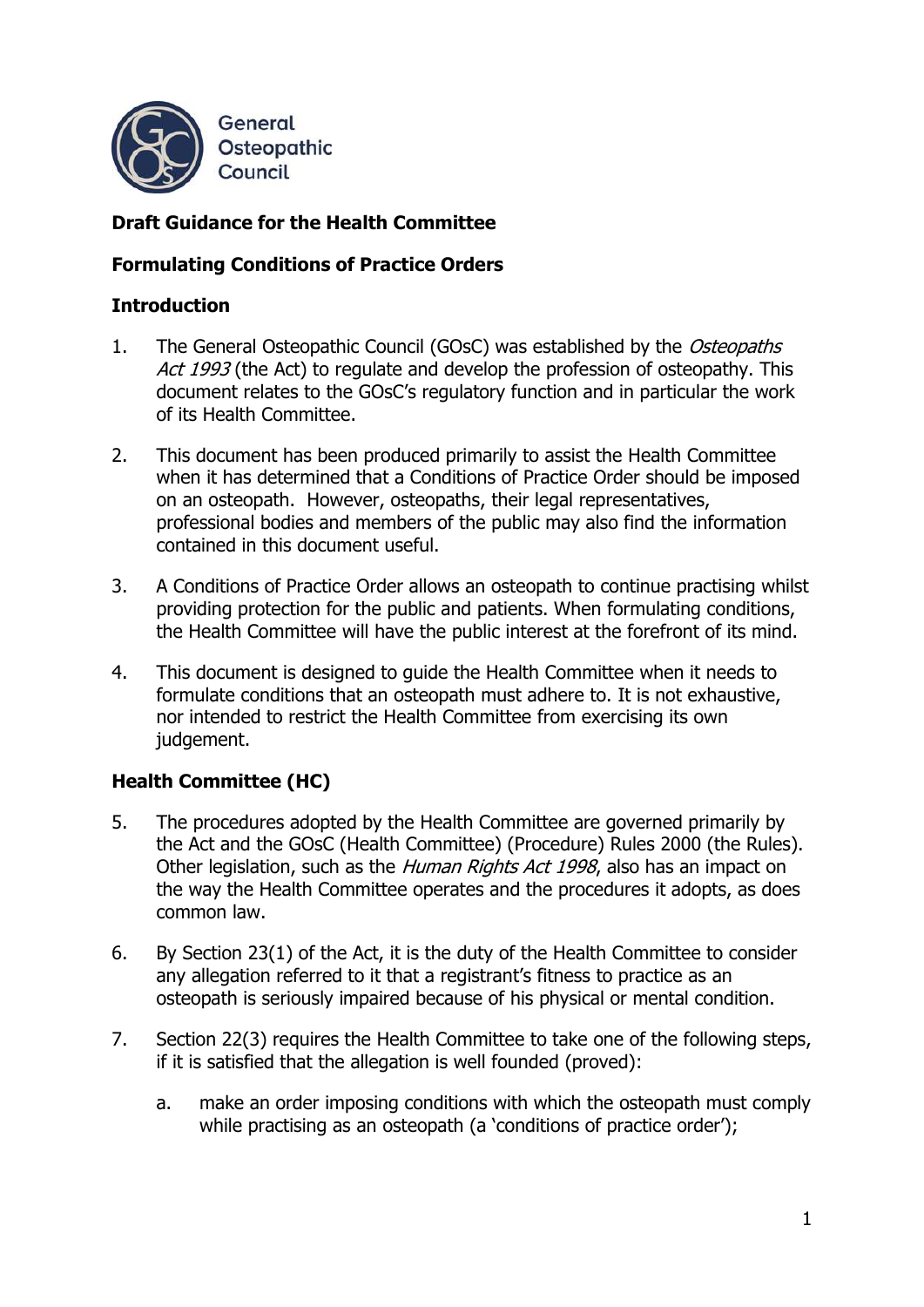- b. order the Registrar to suspend the osteopath's registration for such period as may be specified in the order (a 'suspension order');
- 8. The Health Committee does not have the power to admonish a registrant, or to remove an osteopath's name from the Register of Osteopaths.
- 9. This guidance is solely concerned with the Health Committee's powers to make an order imposing conditions with which the osteopath must comply while practising as an osteopath (a 'Conditions of Practice Order').

### **Conditions of Practice Order**

- 10. A Conditions of Practice Order (the Order) allows an osteopath to continue practising whilst providing protection for the public and patients. The primary purpose of the Order is to protect the public. If it is not possible to formulate workable conditions that achieve this, the HC must suspend the osteopath's registration.
- 11. Conditions take two forms: they may be restrictive and prevent an osteopath from practising in a certain way or on a particular category of patient; or they may address deficiencies in practice or potential risks to the public and require the osteopath to undergo additional training or other improvement activity. An Order will generally contain a number of conditions, which may be both restrictive and address deficiencies.
- 12. It is important that any osteopath who is subject to an Order clearly understands what they are expected to achieve. The Health Committee should, therefore, always produce a written Order that clearly identifies the conditions that are to be complied with. The Health Committee should also explain its reasons for formulating these conditions.

### **Formulating conditions**

#### Restrictive conditions

- 13. It is essential that the Health Committee identifies and expressly states the risk posed by the osteopath and satisfies itself that the risk can be mitigated by conditions. If so, restrictive conditions can be used to protect the public and patients whilst the osteopath continues to practise.
- 14. When formulating restrictive conditions, the Health Committee should ask itself three key questions:
	- a. What are the risks that need mitigating?
	- b. How are the public and patients to be protected from these risks?
	- c. How can compliance with the conditions be demonstrated, monitored and independently verified?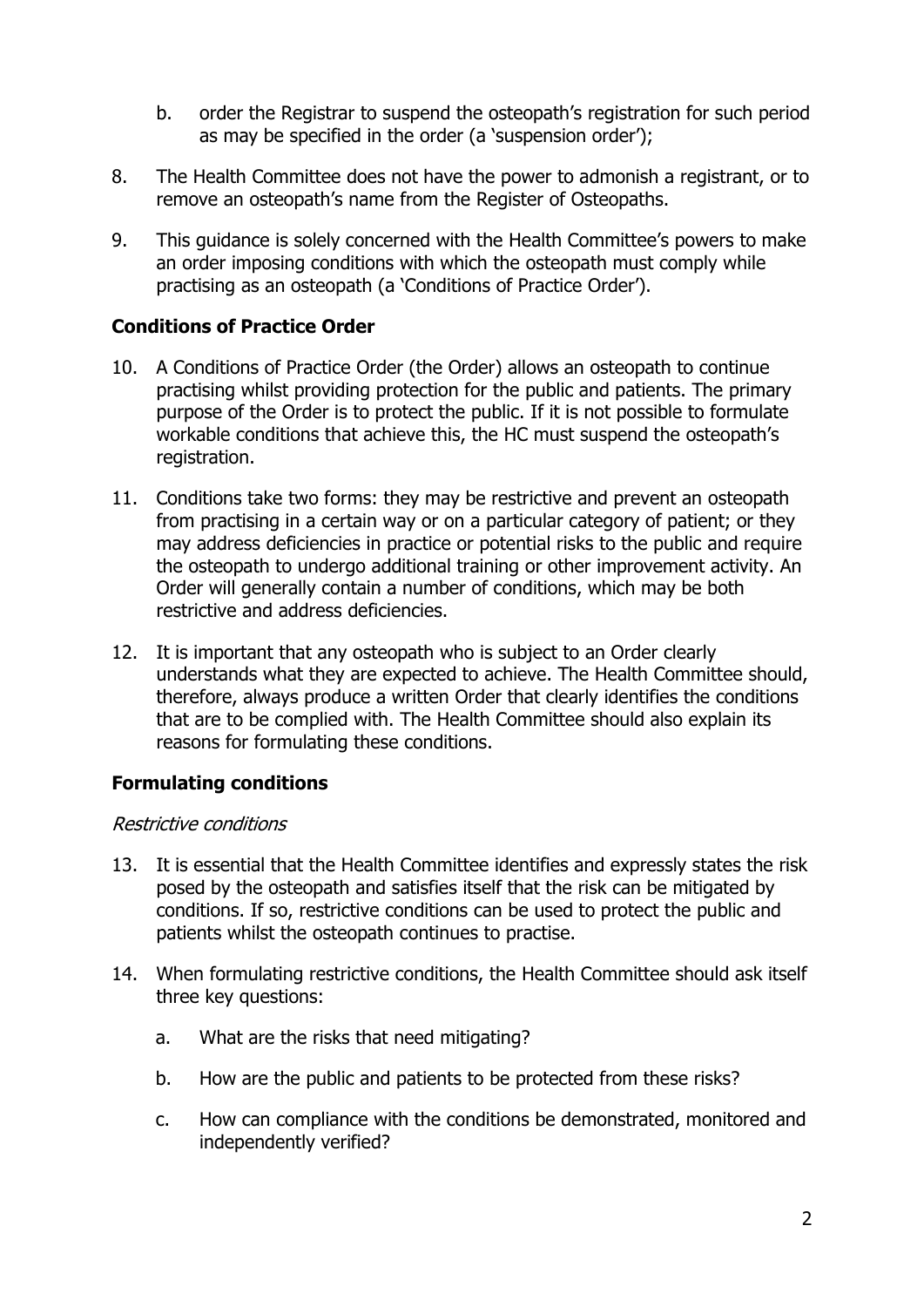- 15. The GOsC's primary concern is the protection of patients and the public. Where conditions have been imposed, it is important for the GOsC to have assurance that all conditions are being complied with on an on-going basis.
- 16. If it is not possible to formulate workable conditions that mitigate the identified risks, and which are capable of being measured and monitored, then the Health Committee should consider suspending the osteopath's registration.

#### Conditions addressing deficient practice

- 17. Formulating conditions to address deficient practice can be difficult and the Health Committee should ask itself four key questions when undertaking this task:
	- a. What is the problem that needs addressing?
	- b. What does the osteopath need to do to address this problem?
	- c. How should the osteopath demonstrate that they have addressed the problem?
	- d. How should the osteopath's claim that they have addressed the problem be independently verified?
- 18. The objectives of the conditions always need to be made sufficiently clear for the osteopath to know what is expected of them.
- 19. Taking each of the identified shortcomings in the relevant case, the HC should make clear what it expects of the osteopath and explain how the conditions relate to these shortcomings.
- 20. The Health Committee will wish to be satisfied that the identified shortcomings have been sufficiently addressed and that the osteopath now practises to the standards required. The Health Committee should clearly explain to the osteopath what evidence it will wish to see to be satisfied of this. For example evidence of:
	- the successful completion of any training courses
	- reports from a supervising osteopath
	- details of any self-directed learning and reflective accounts.
- 21. It is important that the claims made by the osteopath are independently verified. This can be achieved by, for example:
	- Drug/alcohol testing
	- Reports from registered medical practitioners.
- 22. Annex A provides sample wording to assist the Health Committee when drafting an order.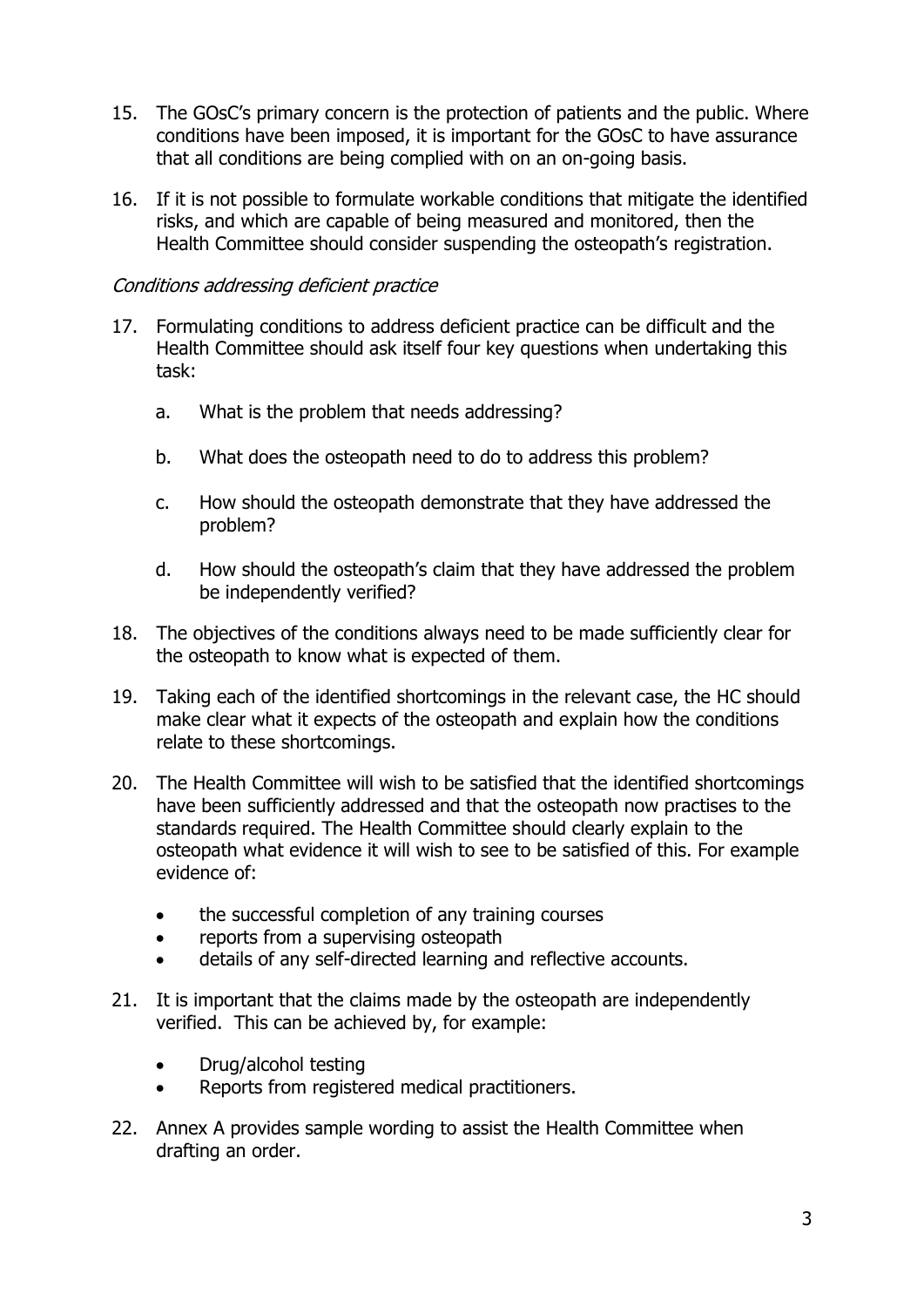23. A template has been produced to assist the Health Committee at hearings and when it is formulating conditions within this framework in individual cases. This template is provided at Annex B.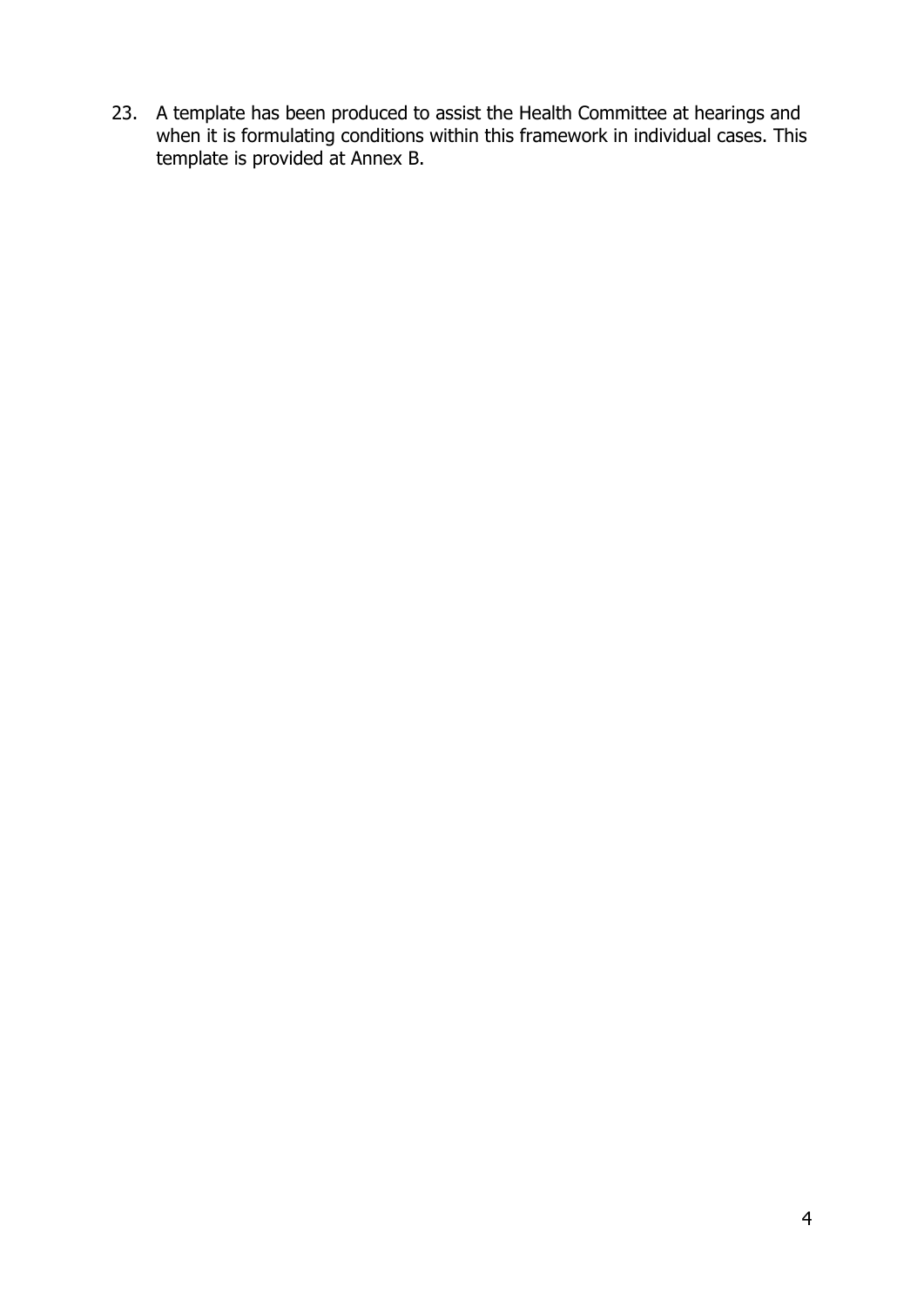# **Annex A**

 $\overline{\Gamma}$ 

# **Sample Wording for Conditions**

Provided below are samples of the wording that may be used in Conditions of Practice Orders. This list is provided to guide the Health Committee and it is by no means exhaustive or comprehensive.

| general | Conditions relating to medical advice, supervision and notification $-$                                                                                                                                                                                                                                                                                                                                                                                             |
|---------|---------------------------------------------------------------------------------------------------------------------------------------------------------------------------------------------------------------------------------------------------------------------------------------------------------------------------------------------------------------------------------------------------------------------------------------------------------------------|
| 1.      | To place yourself and remain under the supervision of a registered<br>medical practitioner specialising in [ ]/ General Practitioner/registered<br>health care practitioner/therapist who is approved by the GOsC.                                                                                                                                                                                                                                                  |
| 2.      | To attend appointments with $\lceil \cdot \cdot \rceil$ as arranged, follower his/her<br>advice/comply with his/her recommended treatment.                                                                                                                                                                                                                                                                                                                          |
| 3.      | To inform the GOsC by [date] of the name and contact details of your<br>general practitioner and any other registered medical<br>practitioner/registered healthcare practitioner/therapist responsible for<br>your care and to consent to the GOsC corresponding with him/her about<br>your health.                                                                                                                                                                 |
| 4.      | To arrange for the GOsC to receive reports from your supervising<br>Consultant/GP/healthcare practitioner/therapist every $\lceil \ \rceil$ months or on<br>reasonable request by the GOsC. To meet any costs associated with<br>attending such supervision and the provision of reports.                                                                                                                                                                           |
| 5.      | To obtain the approval of a medical practitioner/healthcare<br>practitioner/therapist approved by the GOsC, before undertaking any post<br>for which registration with the GOsC is required or before treating any<br>patients.                                                                                                                                                                                                                                     |
| 6.      | To keep your professional commitments under review and limit your<br>practice in accordance with the advice of Consultant/GP/Registered<br>medical practitioner/registered healthcare practitioner/therapist approved<br>by the GOsC.                                                                                                                                                                                                                               |
| 7.      | To cease work immediately if so advised by your Consultant/GP/<br>Registered medical practitioner/registered healthcare practitioner/therapist<br>approved by the GOsC, and to notify the GOsC immediately of this fact.                                                                                                                                                                                                                                            |
| 8.      | You are to inform the Council immediately if you move away from [                                                                                                                                                                                                                                                                                                                                                                                                   |
| 9.      | If you move away from $\lbrack 1$ or otherwise change your GP, you must:<br>register immediately with a GP in your new locality who confirms a<br>a.<br>preparedness to supply the reports and testing required under<br>Condition $\lceil \ \rceil$ above;<br>immediately provide the Council with the contact details for your new<br>b.<br>GP;<br>immediately notify the Council of the support arrangements you<br>c.<br>intend to secure in your new location. |
| 10.     | You are to permit $\lceil \quad \rceil$ and any successor to notify the GOsC of any<br>change in your treatment/care/state of health and to confirm the position<br>in writing every three months, even if there has been no change.                                                                                                                                                                                                                                |

٦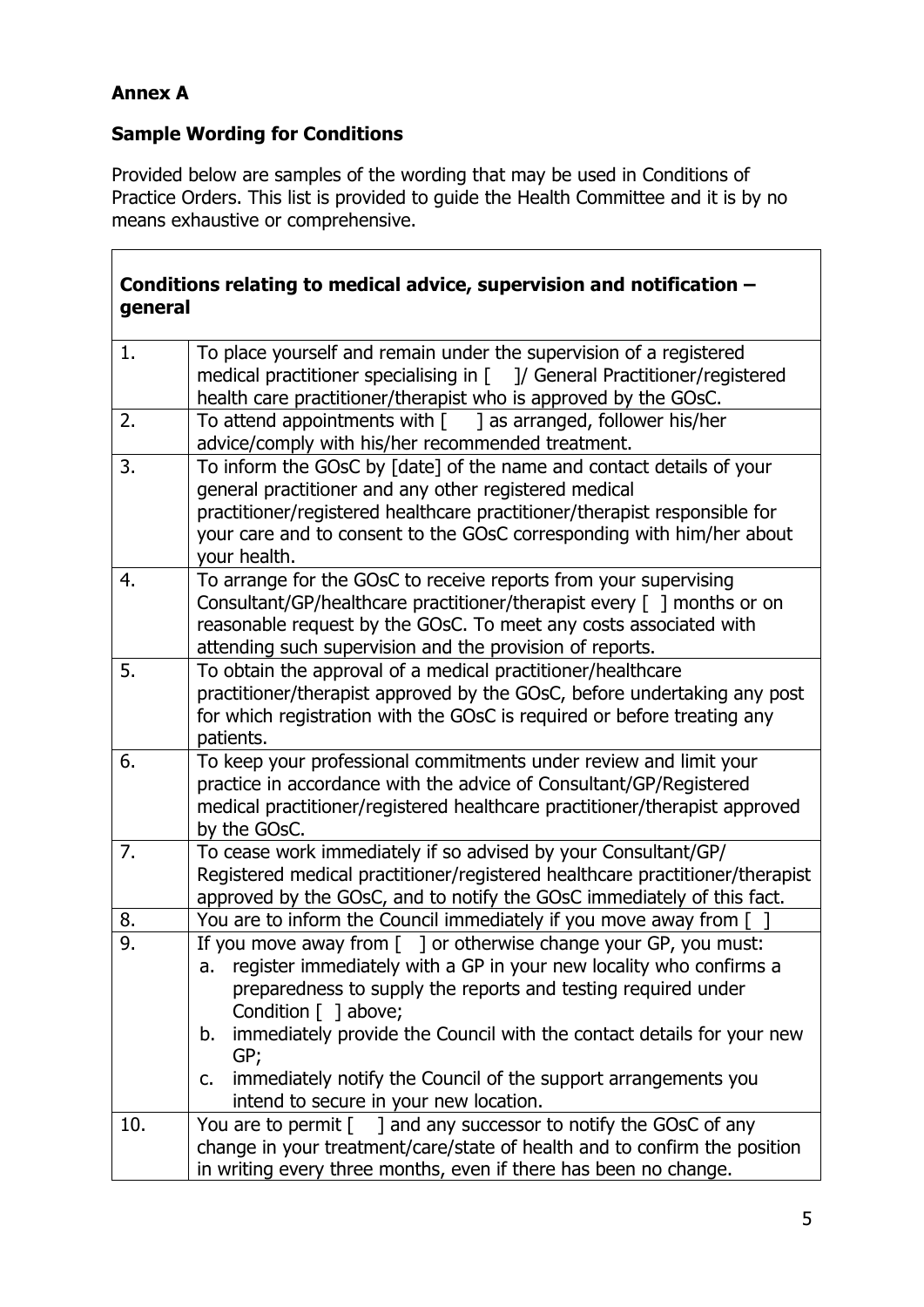| <b>Conditions relating to assessment and treatment</b> |                                                                                                                                                                                                                                                                                                                                                                                                                                                 |
|--------------------------------------------------------|-------------------------------------------------------------------------------------------------------------------------------------------------------------------------------------------------------------------------------------------------------------------------------------------------------------------------------------------------------------------------------------------------------------------------------------------------|
| 11.                                                    | You are to consent to undergo a further full assessment by a Consultant<br>Psychiatrist nominated by the Council, and at a time to be determined by<br>the Council, before the expiry of this Order. You are further to consent to<br>the Consultant Psychiatrist receiving the reports and results from [                                                                                                                                      |
| 12.                                                    | You are to seek treatment from/remain under the care of a Consultant<br>Psychiatrist approved by the GOsC and/or mental health professional, until<br>such time as you are formally discharged from their care.                                                                                                                                                                                                                                 |
| 13.                                                    | You must commence treatment if, at any point, your General<br>Practitioner/Medical Supervisor recommends re-referral to a consultant<br>psychiatrist and/or mental health professional.                                                                                                                                                                                                                                                         |
| 14.                                                    | You are to comply with the advice and directions of your treating<br>Psychiatrist and Community Mental Health Team, and to cease work<br>immediately if so advised.                                                                                                                                                                                                                                                                             |
| 15.                                                    | You are to adhere to the medication as prescribed by your treating<br>Psychiatrist.                                                                                                                                                                                                                                                                                                                                                             |
| 16.                                                    | You are to permit the GOsC to secure an independent psychiatric report<br>on your health for the review of this order.                                                                                                                                                                                                                                                                                                                          |
| 17.                                                    | You are to show a copy of these conditions to your treating Psychiatrist<br>and Community Mental Health Team and to any potential osteopathic<br>employer or potential osteopathic business partner.                                                                                                                                                                                                                                            |
| 18.                                                    | You must inform the GOsC immediately if you are discharged by your<br>existing Community Mental Health Care team.                                                                                                                                                                                                                                                                                                                               |
|                                                        | <b>Conditions relating to obtaining reports</b>                                                                                                                                                                                                                                                                                                                                                                                                 |
| 19.                                                    | You are to consent to your GP providing reports to the Council every three<br>months. These reports are to cover your general state of health, together<br>with assessments of the results of tests relevant to your abstinence from<br>alcohol, including the following.<br>Full blood count.<br>Liver function tests.<br>5 Carbohydrate-Deficient Transferrin (CDT).                                                                          |
| 20.                                                    | You are to permit the GOsC to liaise with your treating clinicians to secure<br>and obtain reports from them as to your state of health. Such reports are<br>to be submitted to the GOsC every six months.                                                                                                                                                                                                                                      |
| 21.                                                    | You must secure a report from your General Practitioner for submission to<br>the GOsC every three months, as regards your overall health record and in<br>particular your mental health, including your assessed adherence to your<br>GPs advice over prescribed medication. If your GP were to require tests<br>relating to your possible use of drugs or alcohol, then you would be<br>expected to take all reasonable steps to undergo them. |
| 22.                                                    | You must secure a report from your Community Mental Health Care<br>Co-ordinator for submission to the GOsC every three months, about<br>progress in relation to your mental state, your compliance with<br>medication, and action you are taking to cope with crisis and stress<br>(including the development of your network of support).                                                                                                      |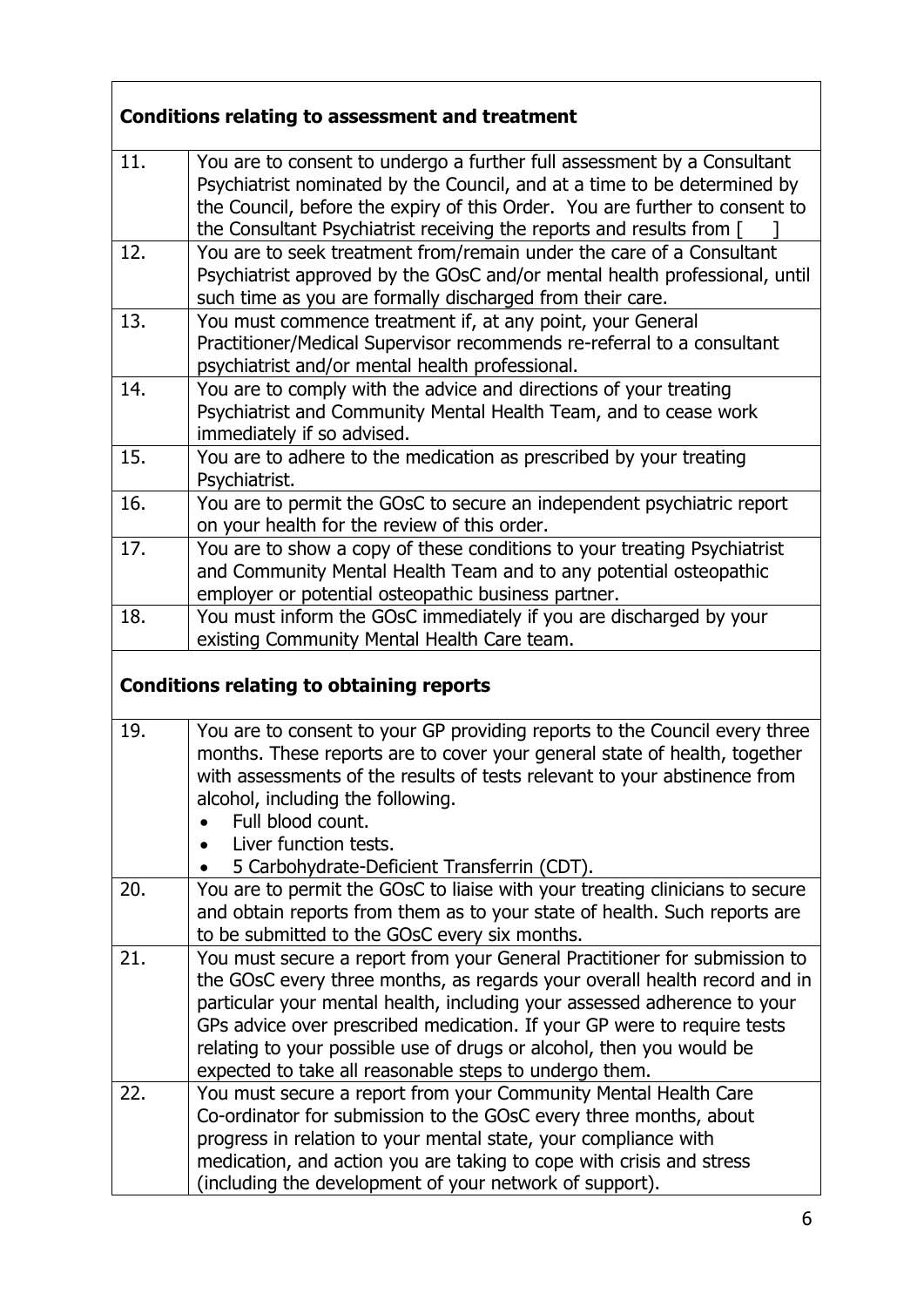| 23.                                                         | You must secure a report from a psychiatric practitioner with Membership<br>of the Royal College of Psychiatrists for submission to the GOsC every<br>seven months. This report should include, but may not necessarily be<br>limited to, a description of your treatment plan, an analysis of your<br>adherence to it, and the assessed prognosis for the future. Each report<br>should be based on the information contained in the reports referred to at<br>Conditions 1 and 2 above and on a recent face-to-face consultation with<br>you.                  |
|-------------------------------------------------------------|------------------------------------------------------------------------------------------------------------------------------------------------------------------------------------------------------------------------------------------------------------------------------------------------------------------------------------------------------------------------------------------------------------------------------------------------------------------------------------------------------------------------------------------------------------------|
|                                                             | <b>Conditions relating to testing</b>                                                                                                                                                                                                                                                                                                                                                                                                                                                                                                                            |
| 24.                                                         | To comply with arrangements made on or behalf of the GOsC for the<br>testing [including unannounced testing breath/blood/urine/saliva/hair etc.]<br>of [substance to be tested for] for the recent and long term ingestion of<br>alcohol and/or [drug]. The costs of such testing to be borne by you.                                                                                                                                                                                                                                                            |
| 25.                                                         | To arrange and undertake [type of test] for the recent and long term<br>ingestion of alcohol and/or [drug] every [ ] months until the expiry of this<br>order. The test must be undertaken in such a way that the chain of<br>custody can be shown to be intact. The results of such tests should be<br>promptly forwarded to the Council. The costs of such tests are to be borne<br>by you.                                                                                                                                                                    |
| Conditions relating to support and professional supervision |                                                                                                                                                                                                                                                                                                                                                                                                                                                                                                                                                                  |
| 26.                                                         | To attend meetings of Alcoholics Anonymous/Narcotics Anonymous/or any<br>other support group if recommended to do so by your medical supervisor.<br>The frequency of your attendance should be determined by your medical<br>supervisor. To consent to the group leader writing to the GOsC to confirm<br>your attendance at the meetings and to highlight any concerns/issues.                                                                                                                                                                                  |
| 27.                                                         | 1 to provide the Council with a report<br>You are to permit a $\lceil$<br>every three months. This report is to include information as to your<br>progress and insight relevant to the management of your condition; your<br>engagement with supportive activities designed to sustain abstinence; and<br>your action to cope with crisis and stress (including the maintenance and<br>development of your support network).                                                                                                                                     |
| 28.                                                         | You must secure a Registered Osteopath to act as a mentor supporting<br>your phased return to practice. The identified Registrant must be<br>acceptable to the Council. This must be achieved, and notified to the<br>Council, within 14 days of the date of this determination. He or she shall<br>provide a report to the Council every three months about your progress in<br>relation to your phased return to practice. Each report shall be based<br>upon information obtained in the course of consultations with you, which<br>shall take place monthly. |
| 29.                                                         | To refrain absolutely from undertaking the following types of osteopathic<br>treatment                                                                                                                                                                                                                                                                                                                                                                                                                                                                           |
| 30.                                                         | To maintain a log detailing every case in which you have undertaken $\lceil \quad \rceil$<br>procedure and to provide a copy of this log to the GOsC prior to any<br>review hearing.                                                                                                                                                                                                                                                                                                                                                                             |
| 31.                                                         | For the purpose of this requirement, supervision means that the                                                                                                                                                                                                                                                                                                                                                                                                                                                                                                  |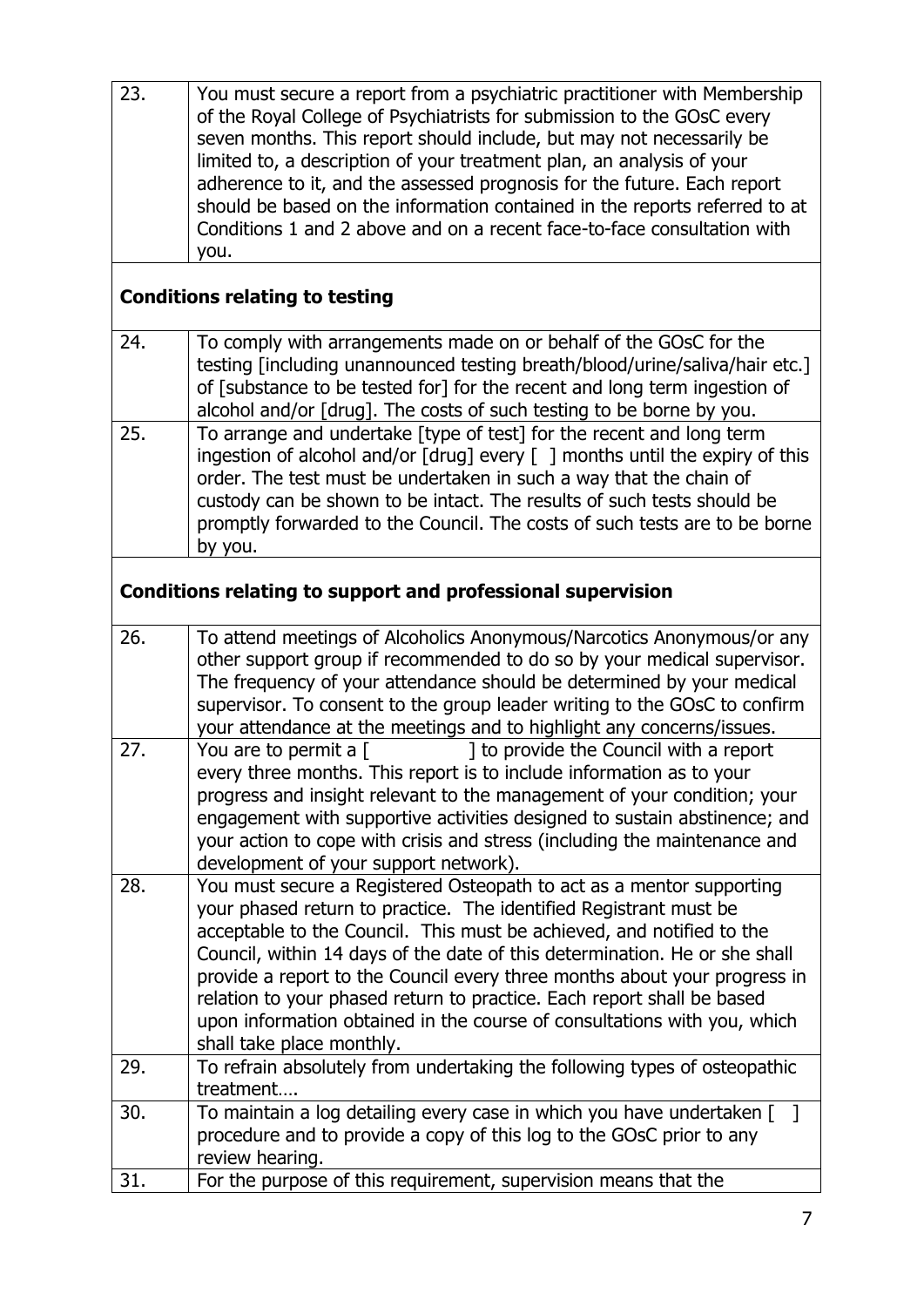|     | supervising osteopath is on the premises, approves in advance the                                                                             |
|-----|-----------------------------------------------------------------------------------------------------------------------------------------------|
|     | proposed treatment in the light of the case history and examination                                                                           |
|     | findings, and has the clinical responsibility for the patient.                                                                                |
| 32. | You must furnish the GOsC with the full contact details of a professional                                                                     |
|     | colleague who is prepared to supervise your compliance with the                                                                               |
|     | conditions and provide a report to the GOsC every X months providing                                                                          |
|     | details of any progression or regression in the specified area. The                                                                           |
|     | supervising osteopath must be approved by the GOsC.                                                                                           |
| 33. | You must place yourself under the supervision of a registered osteopath,                                                                      |
|     | who will on a weekly/monthly basis meet with you to review  The                                                                               |
|     | supervising osteopath must be approved by the GOsC.                                                                                           |
| 34. | You must place yourself under the supervision of a registered osteopath,                                                                      |
|     | who you should meet at intervals of not more than x and allow the                                                                             |
|     | supervisor to prepare a report on  which should be sent to the GOsC.                                                                          |
|     | Each report should have specific regard to  The supervising osteopath                                                                         |
|     | must be approved by the GOsC.                                                                                                                 |
|     |                                                                                                                                               |
|     | <b>Conditions relating to practice</b>                                                                                                        |
| 35. |                                                                                                                                               |
|     | Save in life threatening emergencies, to undertake all consultations with                                                                     |
|     | patients in the immediate presence of an osteopath registered and in                                                                          |
| 36. | good standing with the GOsC, or other person acceptable to the GOsC.<br>Save until otherwise notified by the GOsC, to refrain completely from |
|     | providing the following types of osteopathic treatment                                                                                        |
| 37. | You are to prepare a Personal Development Plan (PDP) in consultation                                                                          |
|     | with your mentor within 28 days of your first meeting with him or her. The                                                                    |
|     | PDP shall include:                                                                                                                            |
|     | the steps you propose to take to build up your patient caseload in                                                                            |
|     | safe and manageable stages;                                                                                                                   |
|     | the measures you intend to take to refresh your knowledge of Council                                                                          |
|     | standards, guidance and protocols; and                                                                                                        |
|     | your objectives for continuous professional development for the                                                                               |
|     | twelve month period from the date of this determination.                                                                                      |
|     |                                                                                                                                               |
|     | Your mentor's three monthly reports shall include information as to your                                                                      |
|     | progress in fulfilling your PDP.                                                                                                              |
| 38. | You must obtain approval from the GOsC before accepting any post for                                                                          |
|     | which registration with the GOsC is required/accepting any person as an                                                                       |
|     | osteopathic patient                                                                                                                           |
| 39. | You must practise only within a multi-handed practice in which the                                                                            |
|     | principal is a registered osteopath in good standing with the GOsC, who is                                                                    |
|     | willing to act as your mentor and supervisor.                                                                                                 |
| 40. | To limit your practice to [                                                                                                                   |
| 41  | You must work with your supervisor to formulate a Personal Development                                                                        |
|     | Plan, specifically designed to address the deficiencies in the following                                                                      |
|     | areas                                                                                                                                         |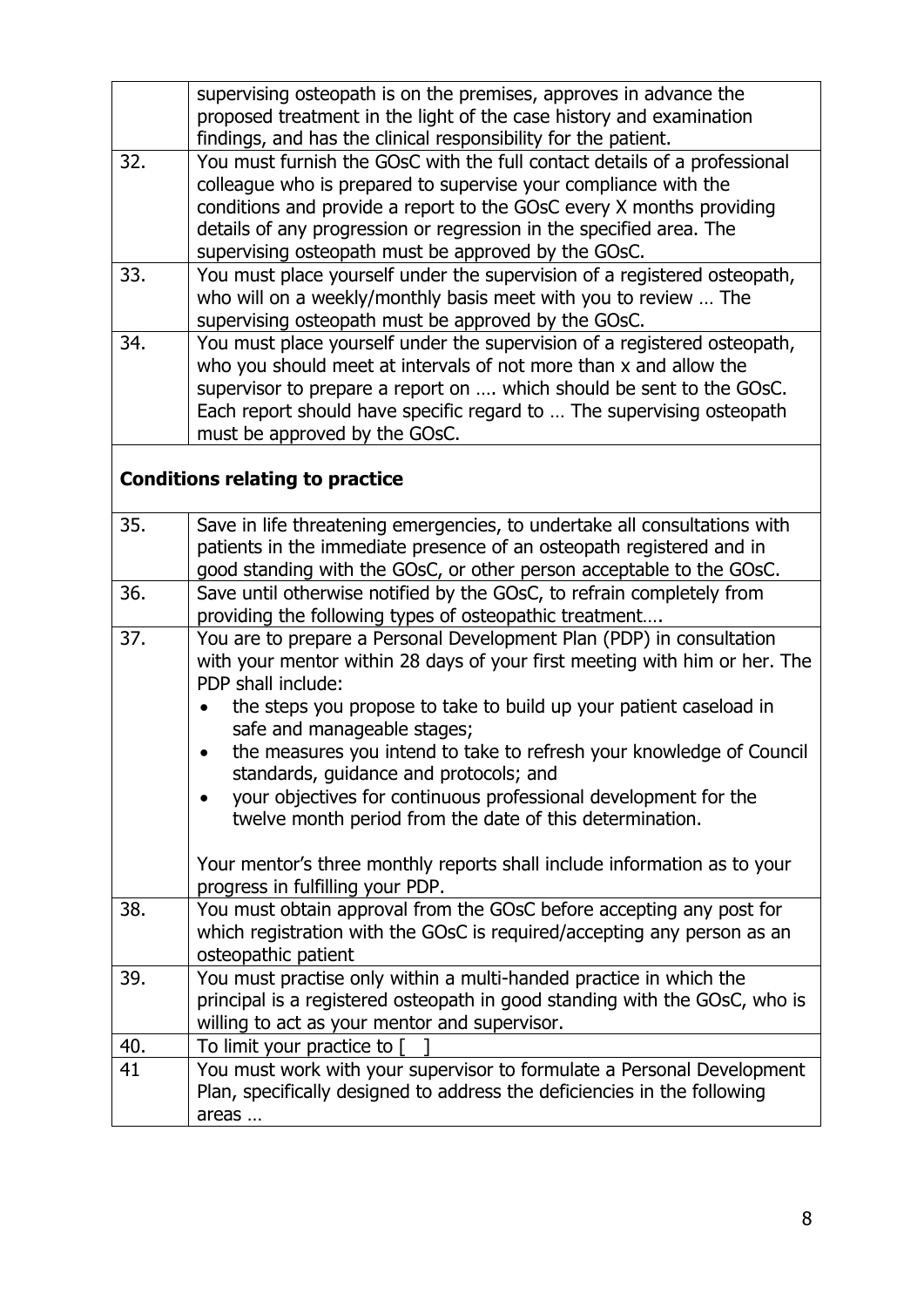| <b>Restrictions</b> |                                                                                                                                                                                                                                                                                                                                                                                                                                                                                                                                                                                                                                     |
|---------------------|-------------------------------------------------------------------------------------------------------------------------------------------------------------------------------------------------------------------------------------------------------------------------------------------------------------------------------------------------------------------------------------------------------------------------------------------------------------------------------------------------------------------------------------------------------------------------------------------------------------------------------------|
| 42.                 | To refrain from self-medication (apart from over the counter drugs which<br>do not require a prescription) and to take drugs only as prescribed for you<br>by your General Practitioner/registered medical or dental practitioner<br>responsible for your care.                                                                                                                                                                                                                                                                                                                                                                     |
| 43.                 | You must not posses any drugs listed in Schedules 1 to 3 of the Misuse of<br>Drugs Regulations 2001 (as amended from time to time).                                                                                                                                                                                                                                                                                                                                                                                                                                                                                                 |
| 44.                 | You are to abstain absolutely from the consumption of alcohol/limit your<br>alcohol consumption in accordance with the directions given by your<br>medical supervisor, abstaining absolutely if they so require.                                                                                                                                                                                                                                                                                                                                                                                                                    |
| 45.                 | To refrain from undertaking any Exposure Prone Procedures until such<br>time as:<br>you are on effective combination antiretroviral therapy and have a<br>plasma viral load of less than 200 copies per ML or;<br>are an elite controller and are subject to plasma viral load monitoring<br>every three months and are under the joint supervision of a<br>Consultant Occupational Health Physician and your treating physician<br>and are registered with the UKAP Occupational Health Monitoring<br>Register.                                                                                                                    |
| 46.                 | To provide evidence of your registration with the UKAP Occupational<br>Health Register to the GOsC; and to allow the GOsC to receive regular<br>reports from your Consultant Occupational Health Physician and/or other<br>physicians                                                                                                                                                                                                                                                                                                                                                                                               |
|                     | General conditions applicable in all cases                                                                                                                                                                                                                                                                                                                                                                                                                                                                                                                                                                                          |
| 47.                 | You must notify the GOsC immediately if at any time it becomes apparent<br>to you that you cannot comply with any of the Conditions specified in this<br>Order.<br>This Order will apply for $[$ ] months. It must be reviewed before the<br>beginning of three months ending on the date on which it is to cease to<br>have effect (Rule $30(1)(a)$ ) or on the written application of [the<br>Registrant] (Rule $30(1)(b)$ ). The Order may also be reviewed where it<br>appears from information subsequently received that the osteopath is in a<br>material respect not complying with a condition in the Order (Rule 30 (2)). |
| 48.                 | You must notify the Council immediately if at any time it becomes<br>apparent that you cannot comply with any of the Conditions specified in<br>this Order.                                                                                                                                                                                                                                                                                                                                                                                                                                                                         |
| 49.                 | This Order is for a period of [ ] months to permit [the Registrant] time to<br>re-establish his/her practice and to demonstrate his compliance with the<br>Conditions themselves. The Committee considered that an order for $\lceil \quad \rceil$<br>months was sufficient and proportionate in all the circumstances.                                                                                                                                                                                                                                                                                                             |
| 50.                 | The Committee considered it sufficient and proportionate, given the<br>nature of the risks it had identified, to impose this order for a period of [<br>] years.<br>There will be a review of this order before the expiry of $\lceil \ \rceil$ months from<br>the commencement of the order.                                                                                                                                                                                                                                                                                                                                       |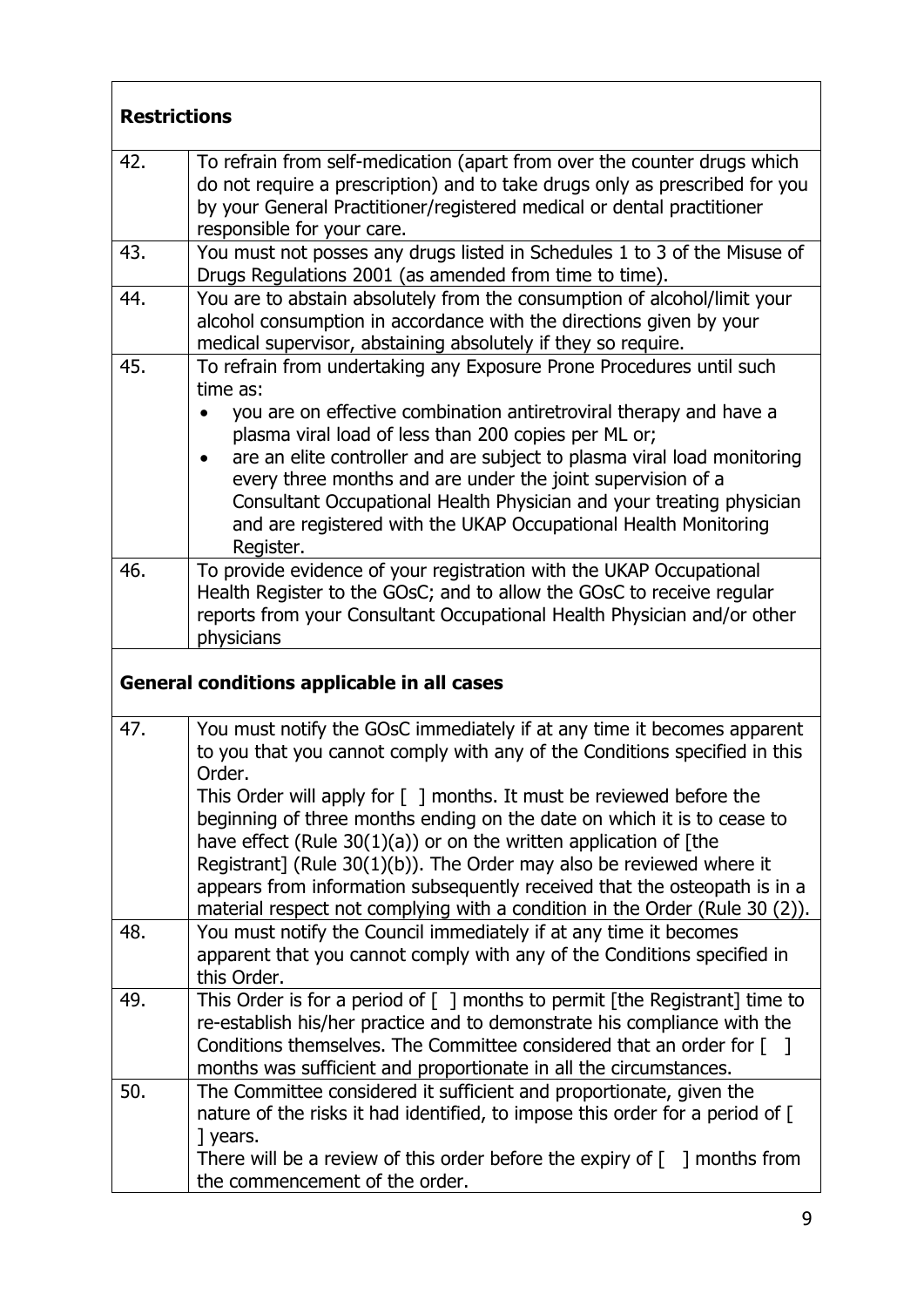# **Annex B**

## **Verification template**

When formulating conditions, the Health Committee should ask and answer the following questions:

## **1. What is/are the shortcoming(s) and/or risk(s) that need addressing?**

These will likely flow from the findings that have been reached by the PCC in the relevant case.

| <b>Shortcoming</b> | <b>Risk</b> |
|--------------------|-------------|
|                    |             |
|                    |             |

## **2. What does the osteopath need to do to address the shortcoming(s) and mitigate the risk(s)?**

Restrictive conditions will mitigate the risk and educational conditions will address the shortcoming.



## **3. How does this protect the public, including patients?**

Please explain how the steps proposed at point 2 will protect the public, including patients.